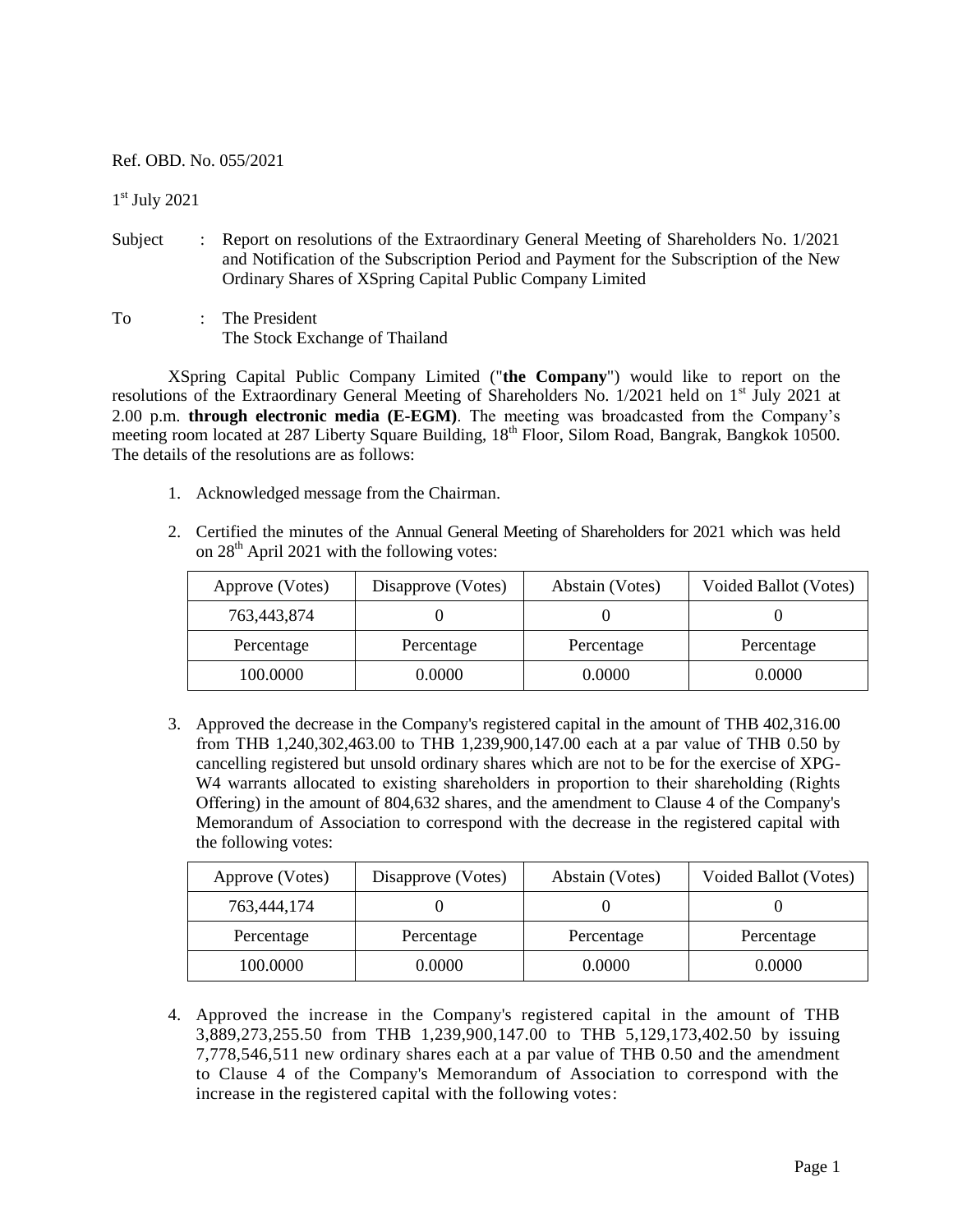| Approve (Votes) | Disapprove (Votes) | Abstain (Votes) | Voided Ballot (Votes) |
|-----------------|--------------------|-----------------|-----------------------|
| 763,586,974     |                    |                 |                       |
| Percentage      | Percentage         | Percentage      | Percentage            |
| 100.0000        | 0.0000             | 0.0000          | 0.0000                |

- 5. Approved the allocation of new ordinary shares of the Company with the following votes:
	- 5.1 Approved the allocation of no more than 1,035,338,000 new ordinary shares each at a par value of THB 0.50 to the following Private Placement investors at a definitive offering price of THB 4.10 per share:
		- (a) 403,379,000 new ordinary shares to be allocated to Sansiri Public Company Limited totalling THB 1,653,853,900;
		- (b) 268,918,000 new ordinary shares to be allocated to Viriyah Insurance Public Company Limited totalling THB 1,102,563,800; and
		- (c) 363,041,000 new ordinary shares to be allocated to Mr. Mongkol Prakitchaiwattana totalling THB 1,488,468,100.

| Approve (Votes) | Disapprove (Votes) | Abstain (Votes) | Voided Ballot (Votes) |
|-----------------|--------------------|-----------------|-----------------------|
| 763,586,974     |                    |                 |                       |
| Percentage      | Percentage         | Percentage      | Percentage            |
| 100.0000        | 0.0000             | 0.0000          | 0.0000                |

5.2 Approved the allocation of no more than 5,731,340,148 ordinary shares each at a par value of THB 0.50 to existing shareholders of the Company in proportion to their shareholding (Rights Offering), after completion of the offering of new ordinary shares in Private Placement, in a ratio of 1 existing ordinary share to 2 new ordinary shares and at the offering price of THB 0.50 per share.

| Approve (Votes) | Disapprove (Votes) | Abstain (Votes) | Voided Ballot (Votes) |
|-----------------|--------------------|-----------------|-----------------------|
| 763,586,974     |                    |                 |                       |
| Percentage      | Percentage         | Percentage      | Percentage            |
| 100.0000        | 0.0000             | 0.0000          | 0.0000                |

5.3 Approved the allocation of no more than 165,385,167 new ordinary shares each at a par value of THB 0.50 (which is no more than 10 percent of the registered and paid-up capital of the Company) to the Private Placement investors under a General Mandate.

| Approve (Votes) | Disapprove (Votes) | Abstain (Votes) | Voided Ballot (Votes) |
|-----------------|--------------------|-----------------|-----------------------|
| 763,585,725     | 1.249              |                 |                       |
| Percentage      | Percentage         | Percentage      | Percentage            |
| 99.9998         | 0.0001             | 0.0000          | 0.0000                |